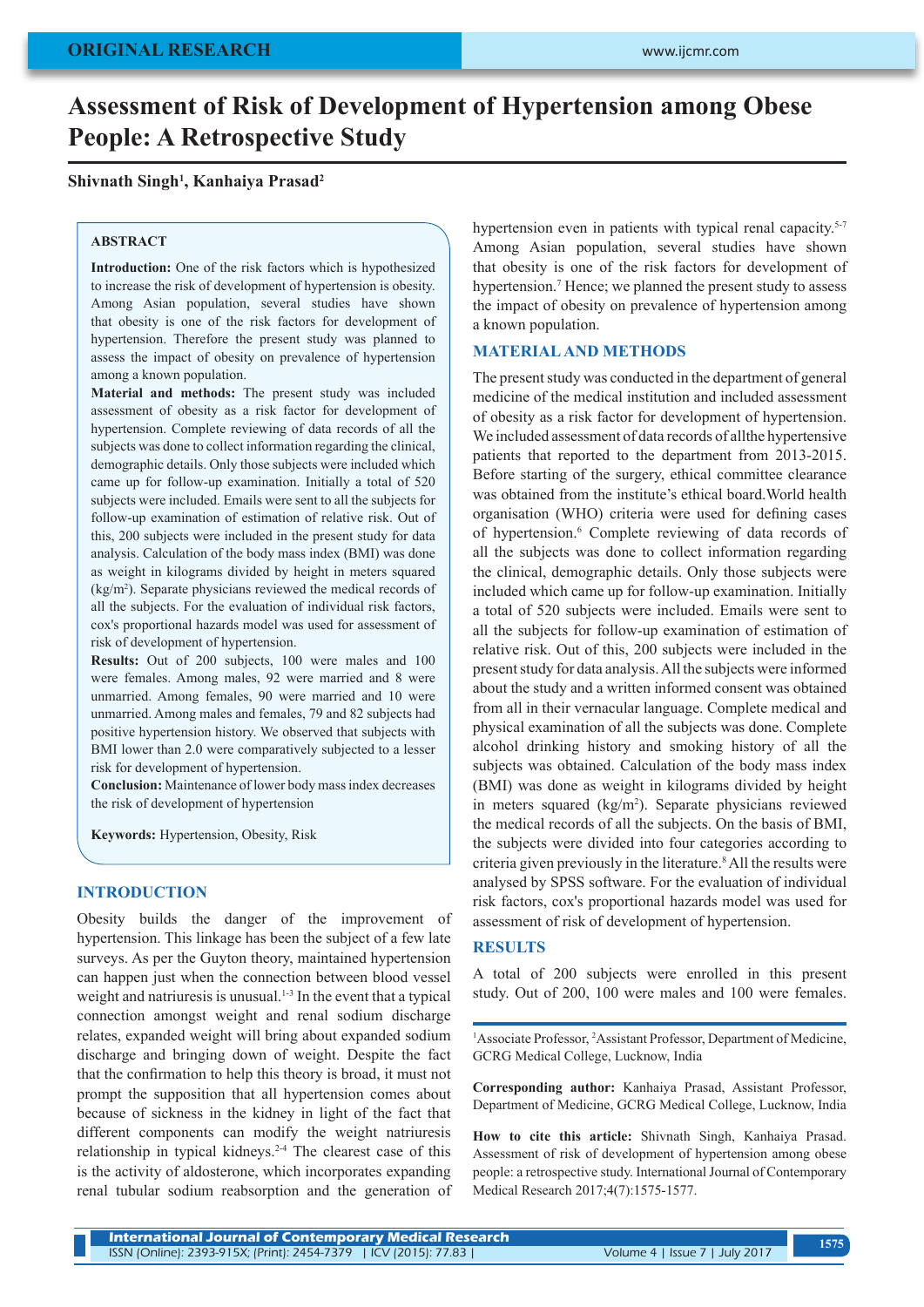Among males, 92 were married and 8 were unmarried. Among females, 90 were married and 10 were unmarried. Among males and females, 79 and 82 subjects had positive hypertension history. Among males and females, 42 subjects and 56 subjects had body mass index value less than 23.0 kg/ m2 (Table 1, Figure 1). We observed that subjects with BMI lower than 2.0 were comparatively subjected to a lesser risk

| Parameter                                                                   |                 | <b>Males</b> | <b>Females</b> |  |
|-----------------------------------------------------------------------------|-----------------|--------------|----------------|--|
| Total subjects                                                              |                 | 100          | 100            |  |
| Age group                                                                   | $\leq$ 38 years | 24           | 37             |  |
|                                                                             | 39-48 years     | 50           | 35             |  |
|                                                                             | 49-58 years     | 17           | 18             |  |
|                                                                             | $> 59$ years    | 9            | 10             |  |
| Marital status                                                              | Married         | 92           | 90             |  |
|                                                                             | Unmarried       | 8            | 10             |  |
| Family history of                                                           | <b>Yes</b>      | 79           | 82             |  |
| hypertension                                                                | No              | 21           | 18             |  |
| Smoking status                                                              | Current smoker  | 52           | 20             |  |
|                                                                             | Ex-smoker       | 20           | 5              |  |
|                                                                             | Non-smoker      | 28           | 75             |  |
| Alcohol drinking                                                            | Current drinker | 79           | 35             |  |
| status                                                                      | Ex-drinker      | 5            | $\overline{4}$ |  |
|                                                                             | Non-drinker     | 16           | 61             |  |
| Body mass index                                                             | ${}_{23.0}$     | 42           | 56             |  |
| (Kg/m <sup>2</sup> )                                                        | $23.0 - 24.9$   | 36           | 22             |  |
|                                                                             | 25.0-26.9       | 15           | 14             |  |
|                                                                             | > 27.0          | 7            | 8              |  |
| Table-1: Characteristic details of all the subjects of the present<br>study |                 |              |                |  |

for development of hypertension (Table 2). Also less risk of development of hypertension was seen in subjects with no smoking and drinking habit.

# **DISCUSSION**

Obesity is one of the predisposing factors for hypertension and is responsible for altering the course of hypertensive cardiovascular disease in many ways. The strong association of obesity with diabetes further complicates the picture in patients with such conditions and complicates the design of effective therapeutic interventions.9-12 In the present study, we observed that subjects with BMI less than 23.0 kg/m2 comparatively had less risk of development of

| <b>Parameter</b>                                                             | <b>Relative</b> |      |  |
|------------------------------------------------------------------------------|-----------------|------|--|
|                                                                              |                 | risk |  |
| Body mass index $(Kg/m2)$                                                    | < 23.0          | 1.00 |  |
|                                                                              | $23.0 - 24.9$   | 1.65 |  |
|                                                                              | $25.0 - 26.9$   | 1.89 |  |
|                                                                              | > 27.0          | 2.24 |  |
| Family history of hypertension                                               | <b>Yes</b>      | 1.59 |  |
|                                                                              | N <sub>0</sub>  | 1.00 |  |
| Smoking status                                                               | Current smoker  | 1.42 |  |
|                                                                              | Ex-smoker       | 1.10 |  |
|                                                                              | Non-smoker      | 1.00 |  |
| Alcohol intake                                                               | Current drinker | 1.58 |  |
|                                                                              | Ex-drinker      | 1.17 |  |
|                                                                              | Non-drinker     | 1.00 |  |
| Table-2: Adjusted relative risk of hypertension according to<br>risk factors |                 |      |  |



**Figure-1:** Characteristic details of all the subjects of the present study